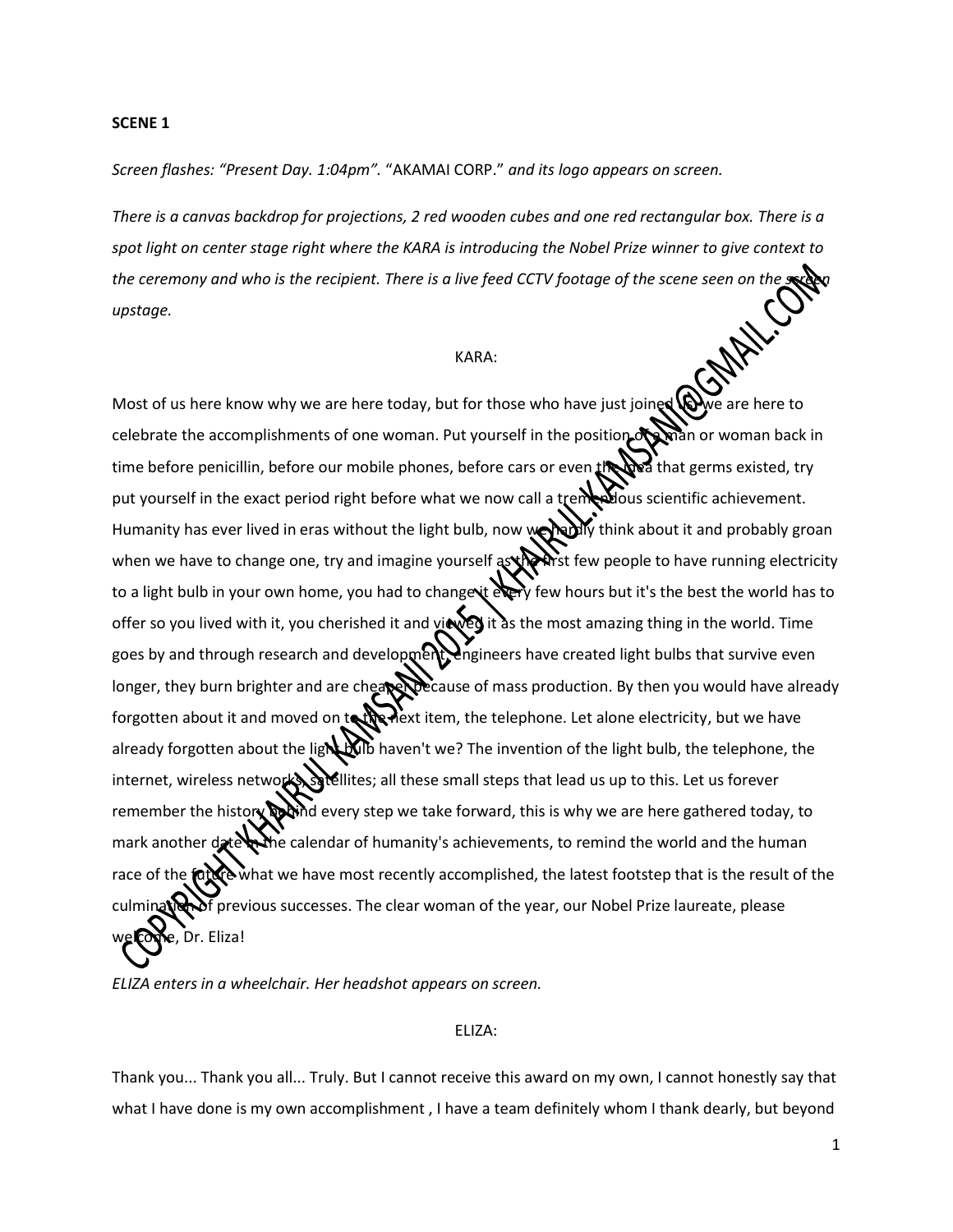that I must definitely give honorable mention to those who have given me the ability to conduct my research and reach this level of success. First and foremost, to my parents here in the audience, Akamai Corp. for supporting our work. Upstairs somewhere in this building is Dr. McCaine, one of my closest friends since joining here. There are many others who I do not have time to mention but there are the main few who I must as all my knowledge is actually a network of minds alike who share the same goal through science. Sir Isaac Newton, Albert Einstein, Nikola Tesla; what do they all have in common work is not finished, and neither is mine, every one of us are just milestones in the journey of  $\mathbb{C}$ and technology, from the first caveman who used tools to make life better for himself, to the first steam engine, the first electric lamp, nuclear fusion, atom smashing, we have come a long  $\mathbb{C}$  WeLIZA rises *from her* wheelchair) Today we celebrate one step further in the name of science **the technology to** keep humans on top, for the striving to be the best we can be, to survive the state we know and can. What's next on the agenda for us? I cannot know, only through your  $\mathcal{Q}$  what's support and faith in us can we all see what comes next for humanity, how we perfect ourselves through technology.

*Darkness Falls. DENDI, the humanists and KARA (disguised) make their way from behind or within the audience onto the stage in a sweeping aggressive movement* 

# **SCENE 2**

*DENDI takes a position on the podium and begins to address the audience. Kara begins removing the Head Drive from ELIZAS' head. The other HUMANISTS hold their position, pointing their guns to security.* 

DENDI:

Stay calm. We're only here send a message- (DENDI *shoots the ELIZA, the lights flash on with the shot, KARA drags her body backstage, the sound of saws and drills are heard as an operation can be seen through the shadows)* Don't worry, security is under our control, unfortunately for them, security is on our side. We hanned this for a long time; there is no opportunity for us to fail. This building is now under our control. Do not be alarmed, fellow humans. We do not intend to hurt you, as long as you are  $\lambda$  In truth, we are here to help. How? How does killing a seemingly innocent Nobel Prize winner help anybody in any way? We are the Humanists and we are here to ignite a revolution that has been boiling under the lid of oppression fueled by this very corporation. (*KARA gives DENDI the Head Drive.*) This, my fellow humans is a Head Drive, just like a hard drive you have attached to your computers but this one, developed by Akamai Corporation in secret is designed to be implemented into the brains of selected candidates. It may surprise you, but this technology has existed for many years already and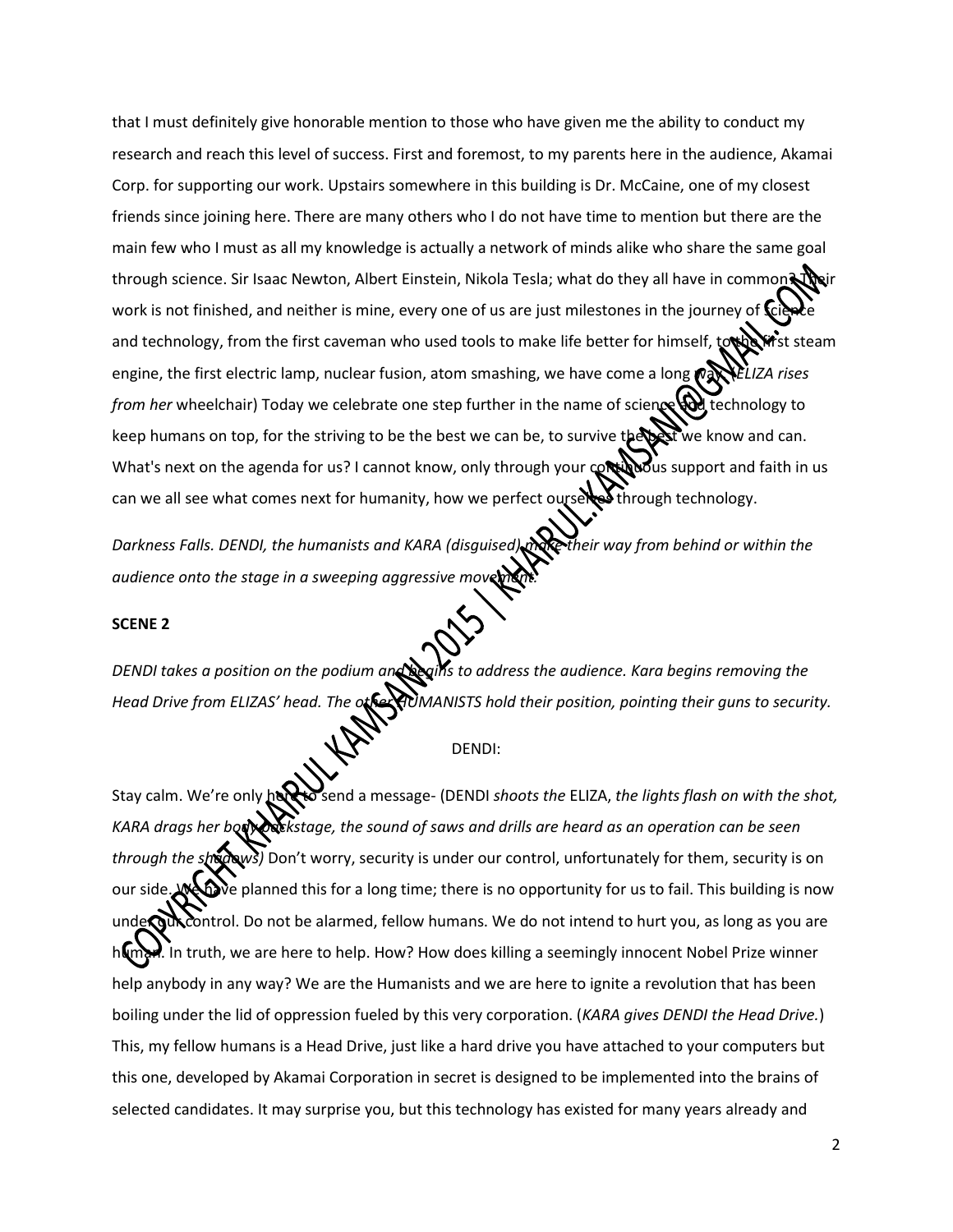there is a good reason why Akamai Corporation does not want you to know about it. What is it doing in Dr. Elizabeth's head? Because this is what has granted her greater eidetic memory, the memory of a computer and the ability to wirelessly connect her Head Drive to the Internet, giving her access to almost any information available on this earth. Couple this technology and her own intelligence; this is how she achieved this prize that you are all giving to her. Do you feel cheated now? Take this away from her and he is probably no more capable than the most of us. This has given her and her kind a ce sense of entitlement, a feeling of superiority against us natural humans and we worship her fd fraud which is why I feel no pity in killing such a trickster, it is a service for the human race. She is not alone; all of the senior management in Akamai Corp, in this building is just like her. **This has** given them their own network on the internet, wirelessly communicating to each other as it they were telepathic. This secret network of so-called geniuses, world leaders, presidents and governments are all in it together for one purpose, to control you. Everything you think you know is all the media, information, wars, diplomacy you have ever heard of is a fabrication withese elites passed down to us to consume like sheep. (*Lockdown occurs. Red sirens illuminate and sirens blare, a distant voice on a megaphone is an officer instructing the Humanists to stand down.*) This is the response you'd expect by these tyrants, always seeking control of things! Nowit's  $\sum x$  us and them, here at the source, the nest, nobody goes in and nobody goes out, and we are prepared to end every single one of them. I need you to rally here and aid us when needed while we are seeking to execute the very head of this company, Dr. McCaine. We will end them, we will end the today. For Humanity!

*KARA and DENDI exit.*

**EXCERPT OF SCENE 13**

MCCAINE:

JOVIAN<sup>:</sup>

y's book, Brave New World, recite the last sentences?

on't know but I can tell you what the book was about.

MCCAINE:

What the book was about is nothing but an opinion. What I want to know is the fact; what was the second last sentence?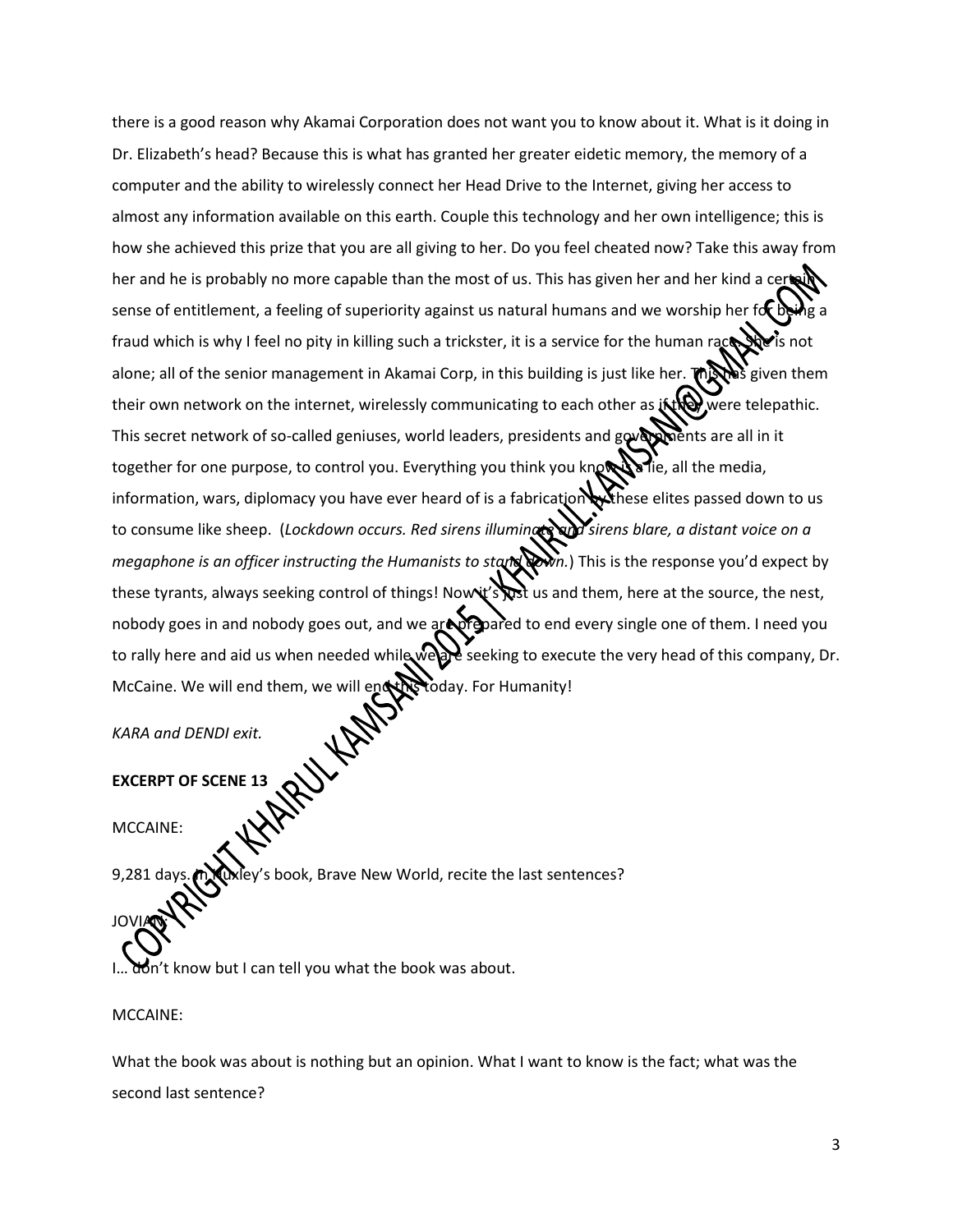## JOVIAN:

## I... don't remember.

# MCCAINE:

The door of the lighthouse was ajar. They pushed it open and walked into a shuttered twilight. Thro an archway on the further side of the room they could see the bottom of the staircase that let<br>higher floors. Just under the crown of the arch dangled a pair of feet.<br>JOVIAN:<br>You memorized all that?<br>MCCAINE:<br>Certainly refe higher floors. Just under the crown of the arch dangled a pair of feet.

JOVIAN:

You memorized all that?

### MCCAINE:

Certainly not. I am simply finding random questions on the internet and answering them, as an example for you. I even know that you were born on a Sunday.

JOVIAN:

You memorized all the dates?

MCCAINE:

No, I just used modular arithmetics quite simple really. I am beyond what is known as a normal human being. Most of us in A amaicore are, thanks to the technology of our founder.

JOVIAN:

M<sub>C</sub>C

What are vo

*MCCAINE consumes some soma.* 

I possess a device in my head that grants me access to the entirety of information known to man. It's in here (Points to her head). We call them Head Drives and when we go through a procedure to put them into our skulls and synergize them with our own brains we call that Implementation. We are ahead of the curve. But that is not all, by being able to digitize and commoditize memories and thoughts into